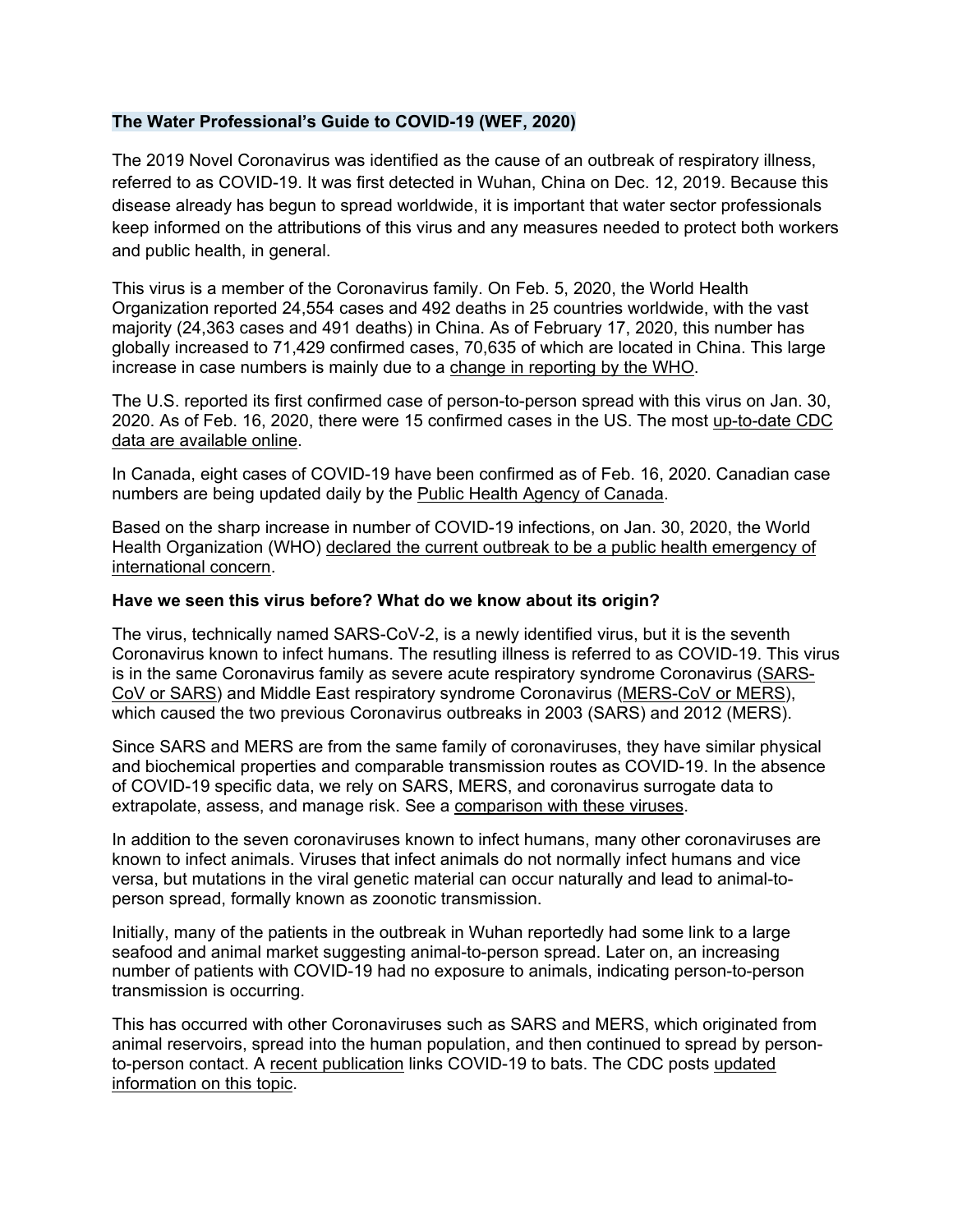#### **How is COVID-19 transmitted, and how contagious is it?**

While many questions remain regarding transmission of COVID-19, most often Coronaviruses spread from person-to-person during close contact — about  $2 \text{ m}$  (6 ft). Person-to-person spread is thought to mainly occur via respiratory droplets produced when an infected person coughs or sneezes, similar to how influenza and other respiratory pathogens spread. These droplets can land in the mouths or noses of people who are nearby or possibly be inhaled into the lungs. Close contact generally does not include brief interactions, such as walking past a person.

With most respiratory viruses, people are thought to be most contagious when they show symptoms of infection. However, some viruses can be contagious prior to symptoms development, and the COVID-19 has been reported to have spread from an asymptomatic infected patient to a close contact.

The rate at which a person can get COVID-19 by touching a contaminated surface or object (i.e., fomites) and then touching their own mouth, nose, or possibly their eyes is unclear. We also do not know if viral particles can be aerosolized from water or suspended into air after settling and remain infective. While such routes can occur for other coronaviruses, the European Centre for Disease Prevention and Control states that there is currently no evidence to support airborne transmission of the novel Coronavirus. A precautionary approach should be taken until studies eliminate other routes of transmission. Epidemiological studies also suggest that transmission rates of COVID-19 currently might be higher than those of SARS and MERS. Scientists have estimated that each person with the new Coronavirus could infect somewhere between 1.5 and 3.5 people without effective containment measures, according to "Early Transmissibility Assessment of a Novel Coronavirus in Wuhan, China," in the Elsevier SSRN (Social Science Research Network).

#### **Is COVID-19 present in wastewater?**

Recent information suggests that COVID-19 may be transmitted through the fecal-oral route. The virus RNA was detected in patient stool after scientists noticed that some patients infected with the COVID-19 virus experienced diarrhea in the early stages of infection instead of a fever, the latter being more common. A recent paper, "First Case of 2019 Novel Coronavirus in the United States," in the *New England Journal of Medicine* also confirmed the virus RNA detection in feces. OSHA recommends that workers handle solid waste contaminated with COVID-19 as they would other regulated Category B medical waste, corresponding with the recommendations of other organizations. If the recovery of infectious particles from feces or wastewater at potentially infective doses is confirmed at a future date, this recommendation may have to be revised.

Detection of viruses by molecular techniques provides no indication that the virus is infectious. It remains to be seen if infectious virus particles are excreted in patients' feces and urine, and if so, how well the viruses are able to survive in wastewater.

Previous studies investigating persistence of coronavirus surrogates and SARS in wastewater highlight that in the absence of disinfection, the virus can survive in wastewater from hours to days. In 2003, research on SARS had suggested that sewage was implicated in the infection of a cluster of cases in the Amoy Gardens apartment block in Hong Kong.

A recent report indicated possible COVID-19 transmission through sewage pipes in a building in Hong Kong, but this remains to be confirmed.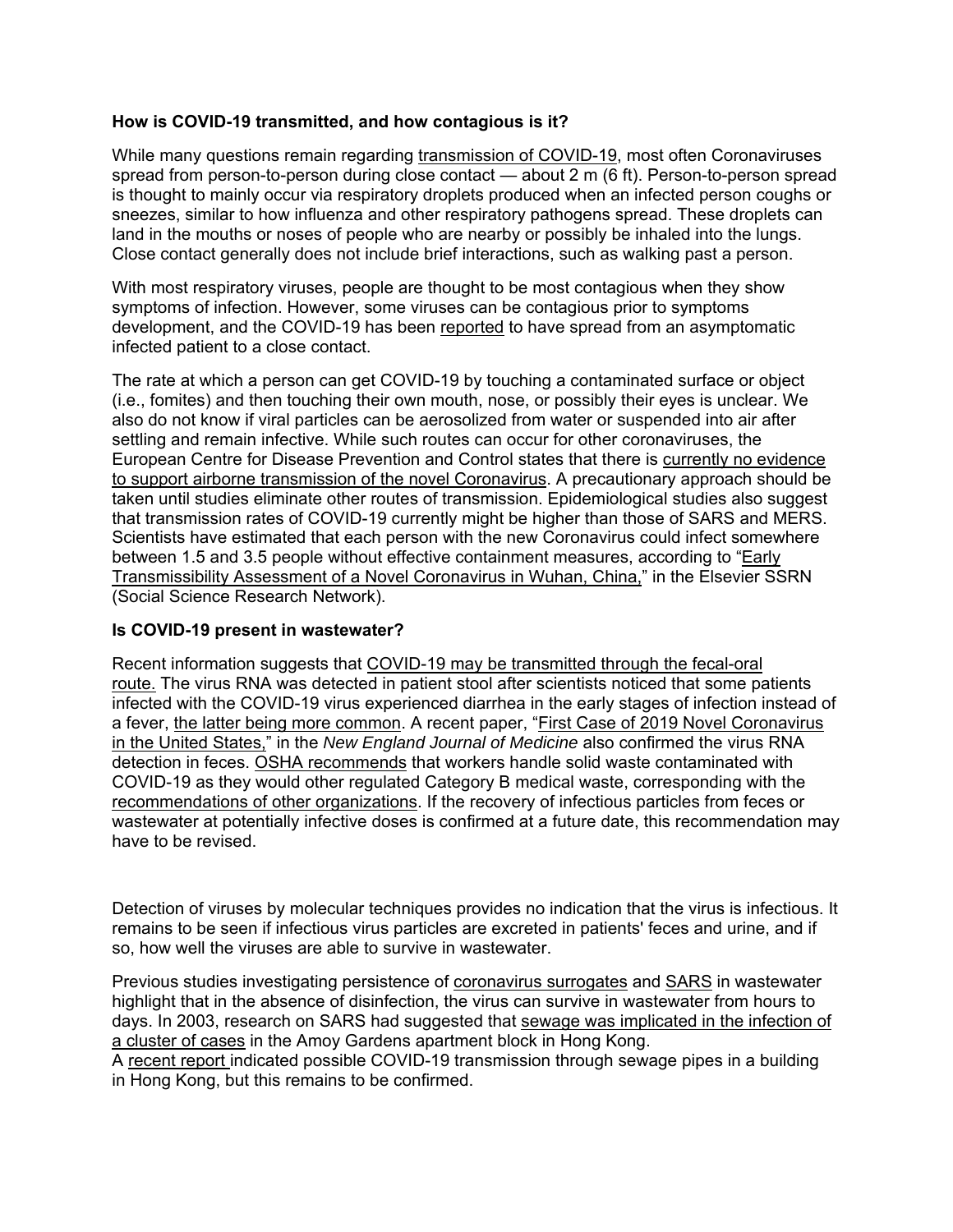However, previous work also highlights that SARS can readily be disinfected when chlorine dosing produces a free chlorine residual between 0.2 and 0.5 mg/L for municipal wastewater. While Ebola virus is different, it is reassuring that the article, "Persistence of Ebola Virus in Sterilized Wastewater," similarly showed that no virus was recovered at doses of 5 and 10 mg/L of chlorine and a 3.5 log reduction was achieved in the presence of free chlorine residual of 0.16 mg/L for 20 seconds. These results imply that standard municipal wastewater system disinfection and hyper (or shock) chlorination practices may be sufficient to control the virus provided utilities monitor free available chlorine during treatment to ensure it has not been depleted.

### **Wastewater Treatment and COVID-19**

Disinfection systems at water resource recovery facilities (WRRFs) and the associated regulatory requirements were developed to be protective of a broad spectrum of potential pathogens. The recent coronavirus serves as another example of the importance of this infrastructure for protecting public health.

On Feb. 5, 2020, the U.S. Occupational Safety and Health Administration (OSHA) released its new wastewater worker guidance stating that current disinfection conditions in WRRFs, such as oxidation with hypochlorite or peracetic acid, and inactivation by ultraviolet irradiation, are expected to be sufficient to protect wastewater workers and public health. The recommendation is based on coronavirus disinfection data from healthcare settings and corresponds with OSHA's position on the susceptibility of coronaviruses to disinfection.

These recommendations are likely to be broadly applicable, although more research may be warranted for disinfectants such as peracetic acid and combined chlorine (chloramines), where coronavirus specific data is lacking or evidence suggests higher bacterial susceptibility to disinfection compared to viruses. Although coronaviruses have not been tested, peracetic acid has been found to have some efficacy against some non-enveloped viruses (e.g., Norovirus) that are known to be more resistant than enveloped viruses.

Chlorine is extensively used for wastewater disinfection due to its effectiveness, low cost, and ease of application. It typically reacts with ammonia present in wastewater to form combined chlorine (chloramines), which behaves differently than free chlorine during disinfection. Thus, it is important for each facility to understand the chlorine species that are present and their relative abundance within the disinfection process. Additional research could provide reassurance on the effectiveness of wastewater disinfection processes, specifically against coronaviruses and at lower doses and contact times.

•••

**How Can I Stay Informed?**

The organizations below are reputable and reliable sources that are frequently updated.

WHO, CDC and OSHA.

### **Is this virus an occupational health concern to wastewater system workers?**

Wastewater treatment and collection system workers are commonly exposed to untreated wastewater that contains disease-causing organisms that could result in an infection. While the risk of infection may increase during some outbreaks, thus requiring additional protective measures for workers, this is not the case for COVID-19 based on the new OSHA guidance.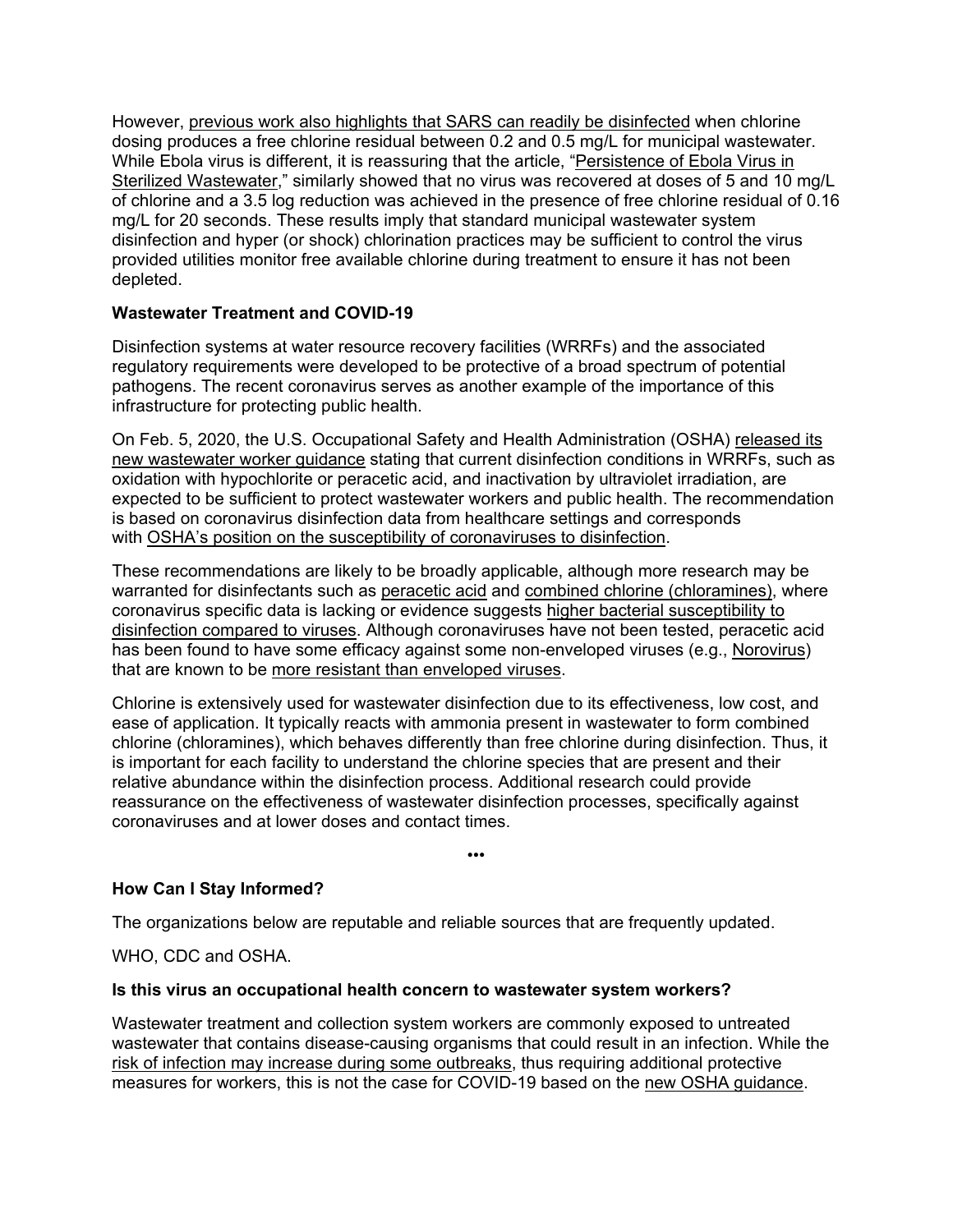These findings are bolstered by what we know about disinfection and persistence of coronaviruses and their surrogates in the environment.

WRRF operations should ensure workers follow routine practices to prevent exposure to wastewater, including using the engineering and administrative controls, safe work practices, and PPE normally required for work tasks when handling untreated wastewater. The figure above outlines the hierarchy of controls for wastewater worker protection based on the Occupational Safety and Health Administration (OSHA) recommendations. It is important to communicate that proper PPE use and sound hygiene practices are protective against coronaviruses and other waterborne infectious viruses. Research on the survival and infectivity of the Novel Coronavirus in wastewater, and on the efficacy of different wastewater disinfection options, including chlorination, PAA and UV, are needed to better assess the risk to both public and occupational health.

For information specific to protection of workers during infectious disease outbreaks, OSHA has a page dedicated to COVID-19 occupational health protection that highlights resources for workers and employers on the evolving Coronavirus situation first identified in Wuhan, China. It also has resources for housekeeping practices that can be helpful and resources for protecting workers during pandemics which apply to office workers.

#### **Should we disinfect surfaces that may have come in contact with untreated wastewater?**

For contaminated surfaces to play a role in transmission, respiratory pathogens must be shed into the environment, survive on the surface, be transferred to hands or other objects at concentrations high enough to cause infection (*i.e.,* at an infectious dose) and be transferred to the mouth, nose, or eyes at an infectious dose. Transmission can be interrupted at any of these steps. Therefore, disinfection of PPE, surfaces, and equipment that comes in contact with untreated wastewater can lower risk of infection.

Studies have shown that SARS virus can be inactivated fairly effectively (greater than or equal to 4 log reductions) using common household sanitizers or hand rubs provided recommended contact time and concentrations are used. Similar results were found when investigating common household disinfectants to reduce coronavirus surrogate concentrations. This is consistent with OSHA's statement on coronaviruses being highly susceptible to inactivation by many commonly used disinfectants. Additional research on Novel Coronavirus quantitative occurrence, survival, inactivation rates, and dose-response could support quantitative microbial risk assessments.